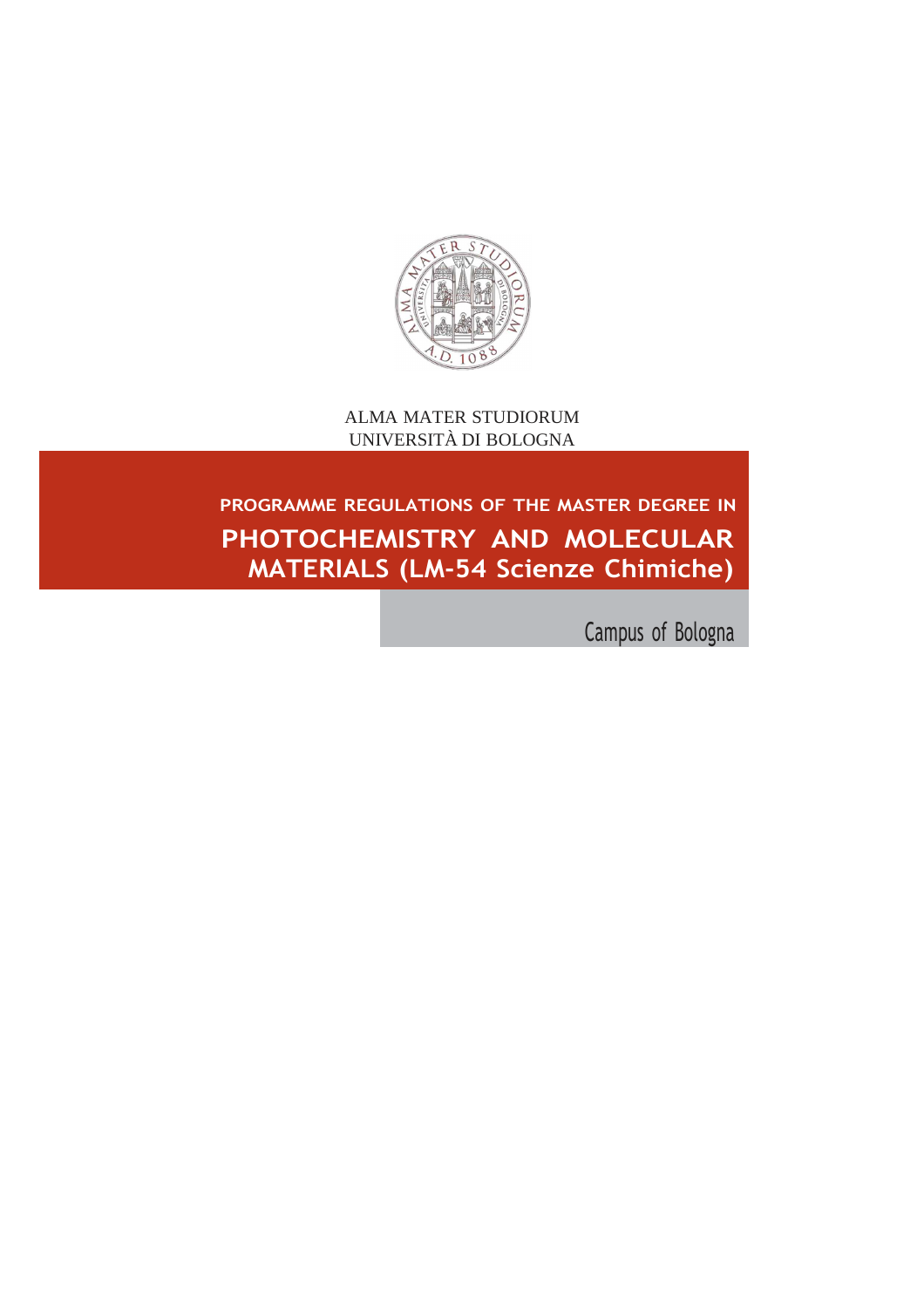# **INDEX**

- **Art. 1 Admission requirements**
- **Art. 2 Individual study plans**
- **Art. 3 Implementation of learning activities and types of teaching activities**
- **Art. 4 Attendance and preparatory activities**
- **Art. 5 Flexible study plan**
- **Art. 6 Assessment of learning activities**
- **Art. 7 Elective learning activities**

**Art. 8 Criteria for the recognition of credits acquired in degree programs in the same class Art. 9 Criteria for the recognition of credits acquired within degree programs in different classes, from telematic universities or international degree programs**

**Art. 10 Criteria for the recognition of extra-university competencies and skills**

**Art. 11 Internships for the purpose of the final examination, dissertation or linked to a project aiming to develop learning and academic skills**

**Art. 12 Final examination**

**Art. 13 Coherence between credits of the different teaching activities and the expected learning outcomes**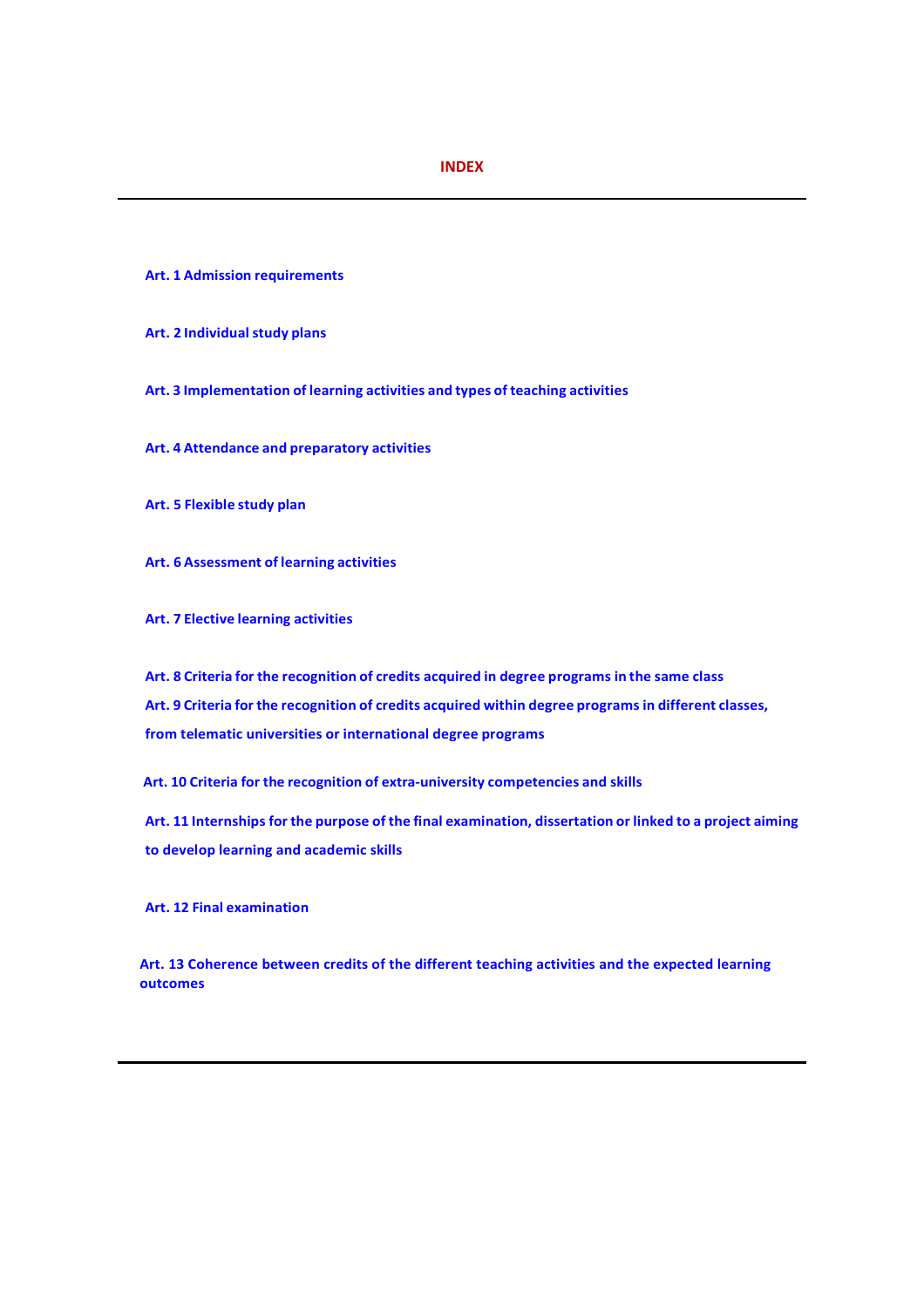# **Second Cycle Degree Program in Photochemistry and Molecular Materials**

# **Art. 1 Admission requirements**

# • **Access requirements**

Admission to the 2nd cycle degree program is subject to the possession of a 1st cycle degree, or other suitable qualification obtained abroad.

Moreover, admission to the 2nd cycle degree program is also subject to the possession of curricular requirements and to a test on the suitability of the personal knowledge**.**

# • **Curricular requirements**

The following curriculum requirements are requested:

1. The possession of a 1st cycle degree in one of the following classes:

- ex D.M. 270:
- $\checkmark$  L-27 Chemical Sciences and Technologies
- ex. D.M. 509/99:
- $\checkmark$  L-21 Chemical Sciences and Technologies
- Previous degree program system (before D.M. 509/99): Degree in Chemistry or in Industrial Chemistry
- Any other degree obtained abroad that is recognized by the Second Cycle Degree Board as equivalent to the previously listed degrees.

2. If no degree certificate has been obtained, the candidate should have obtained at least 60 CFU in basic scientific learnings (CHIM/01 to CHIM/12, BIO/10 - BIO/11, ING-ND/22 to ING-IND/27). A good basic knowledge of physical chemistry is also required: this knowledge will be evaluated mainly on the basis of the curriculum (1st cycle or five-year degree and programs) and on the content of the related courses.

3. Students with a foreign degree should possess a title that is recognized equivalent to those described in points 1 and 2. The evaluation will be conducted accordingly to procedures defined annually by the Board.

# • **Assessment of knowledge and language skills**

The knowledge of the English language at B2 level is required for the admission to the Degree Program.

The candidates must possess an appropriate certificate attesting the B2 level.

Students who previously attended 1st cycle degree courses for which the official language of instruction is English, and English native speakers are exempt from presenting the certificate.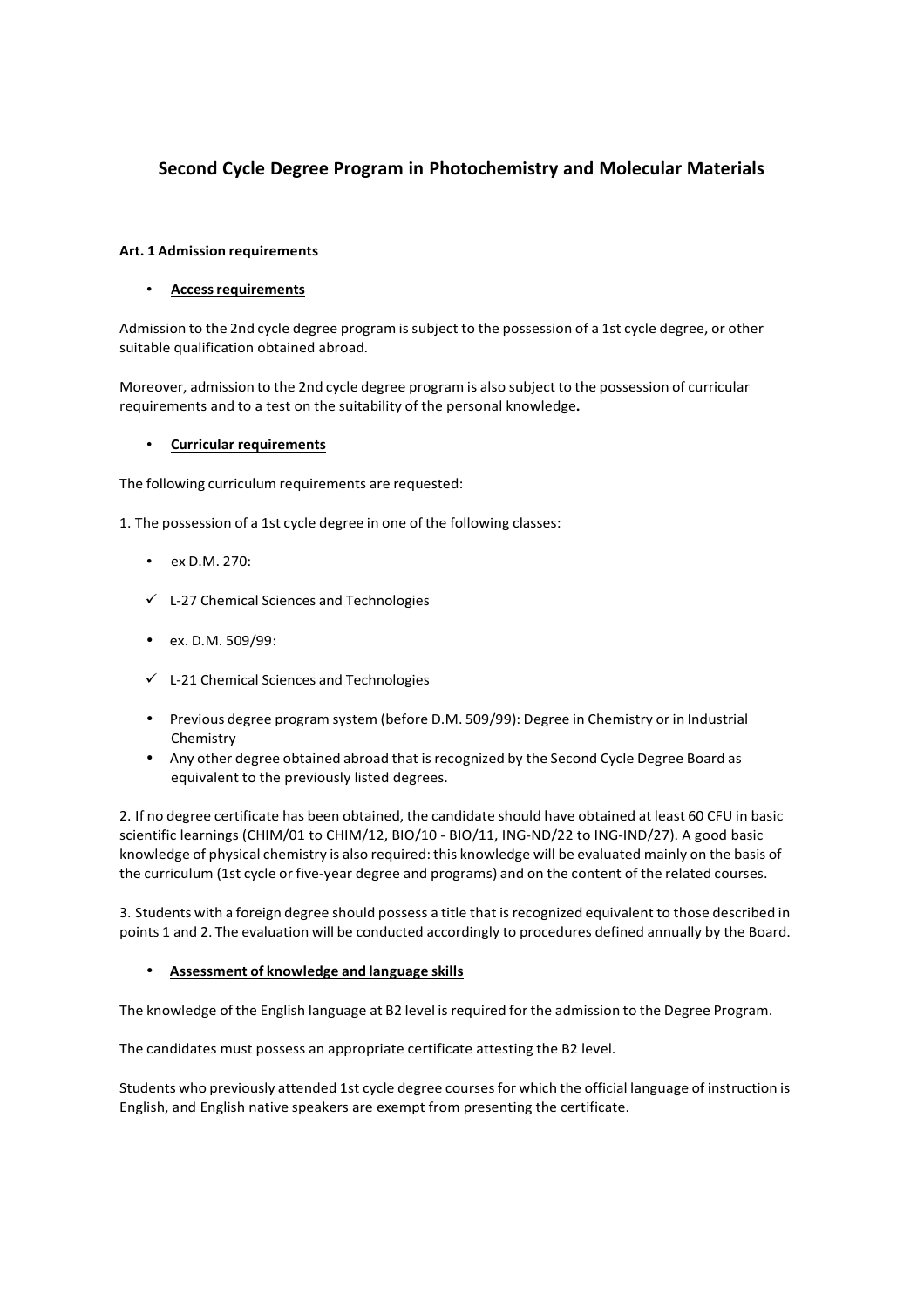#### **Art. 2 Individual study plans**

Students may choose from the courses available in the course structure diagram, following the methods indicated in the structure itself and in the terms indicated annually by the School and published on the University website.

Individual study plans are not allowed, unless exceptional and motivated reasons are recognized. Motivated requests, presented within the limits defined annually and published on the University of Bologna website, will be subjected to evaluation by the Degree Board. If the request will be found acceptable, the Board will then ascertain the congruence of the individual study plan with the educational objectives of the degree program.

#### **Art. 3 Implementation of learning activities and types of teaching activities**

The enclosed teaching plan indicates all the learning activities and their division into hours of classroom teaching, practical exercises, or internship, as well as the type of teaching methods.

Any further information will be published annually on the University website.

#### **Art. 4 Attendance and preparatory activities**

Compulsory attendance of teaching activities is indicated in the attached teaching plan, together with any preparatory activities involved in the individual learning activities.

The methods of compulsory attendance and any verification thereof are laid down annually in the study program during the presentation of the teaching plan and are notified to the students prior to the start of the program on the University website.

# **Art. 5 Flexible study plan**

Students can opt for flexible study plans, which allows to complete the 2nd cycle degree course in a longer time with respect to the normal number of years (2 years for second cycle degree courses), according to the rules defined within the University Teaching Regulation.

The teaching activities of the study program can be replaced, in case of forced deactivation, by other activities, in order to guarantee quality and sustainability of the educational courses on offer.

# **Art. 6 Assessment of learning activities**

The attached teaching plan indicates all cases in which the learning activities end with an exam, marked with a score out of 30, or by a simple "pass" when the necessary competencies have been acquired. The assessment methods (oral, written or practical exam or any combination thereof; individual or group exams) are laid down annually by the Degree Program during the presentation of the teaching plan and notified to the students prior to start of the program on the University website.

# **Art. 7 Elective learning activities**

Students may select autonomously one or more learning activities from among those defined by the Degree Program Board or listed in the teaching plan.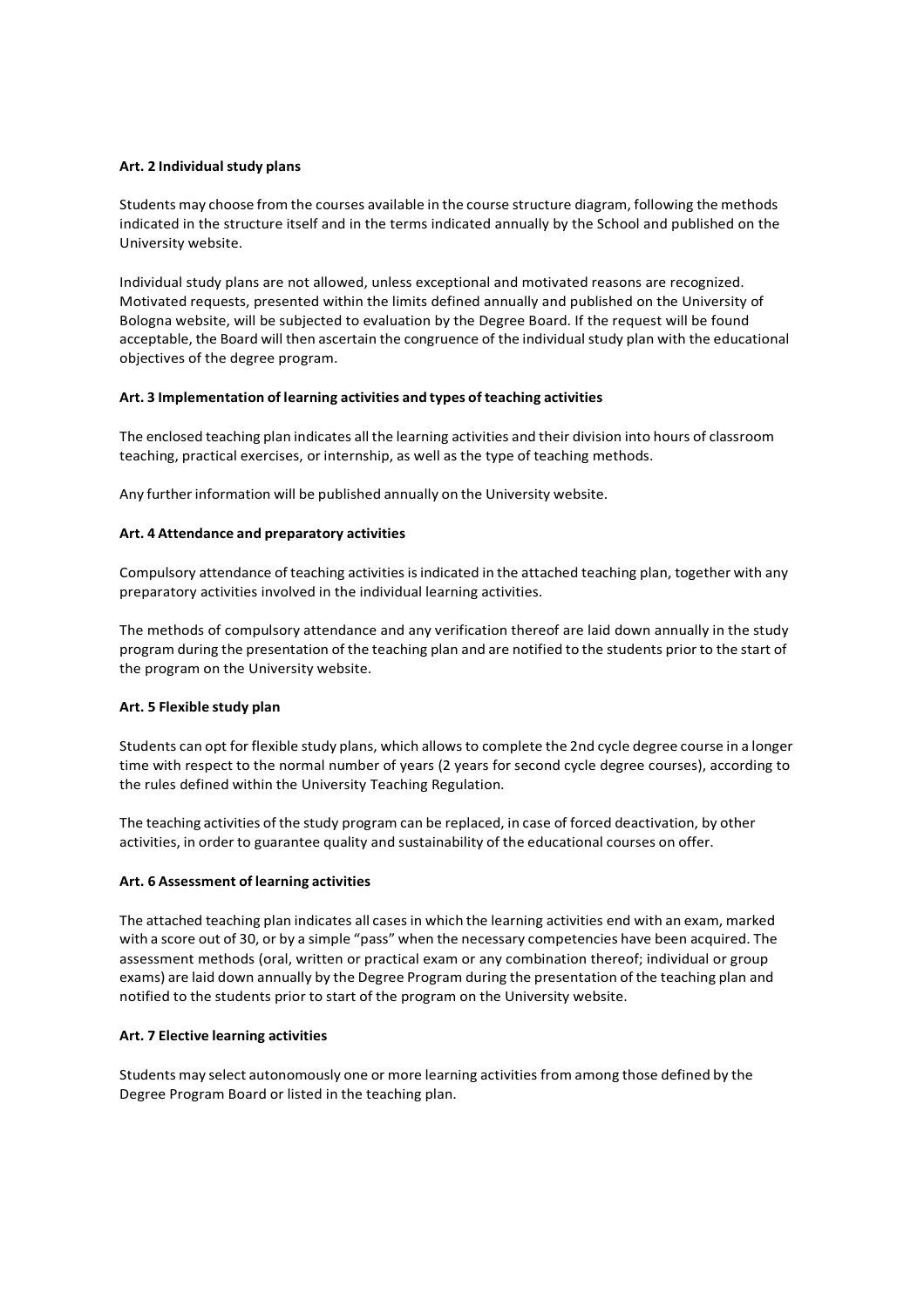If a student chooses to sit exams concerning an activity that is not activated at the School, he/she shall need to submit the request to the Degree Board according to annual terms and conditions as published on the University website. The Board will assess the coherence of the choice with the student's study program.

#### **Art. 8 Criteria for the recognition of credits acquired in degree programs in the same class**

The acquired university credits are recognized up to the number of credits indicated for the same subject group laid down in the degree program teaching regulations, in compliance with the relative subject area and the type of learning activities.

If, after having evaluated and accepted the credits according to the provisions of this regulation, there remain unused residual credits, the Degree Programme Board may also accept their validity, after assessing each specific case on the basis of teaching and cultural affinities.

Recognition refers to course units delivered or learning activities undertaken in English.

# **Art. 9 Criteria for the recognition of credits acquired within degree programs in different classes, from telematic universities or international degree programs**

The acquired credits are recognized by the Degree Programme Board according to the following criteria:

- analysis of the course contents

- assessment of the coherence of the scientific-disciplinary fields and the contents of the learning activities

in which the student has acquired the credits with the specific learning outcomes of the study program and the individual learning activities to be recognized, in any case pursuing the aim of promoting student mobility.

The credits are recognized up to the maximum number of university credits provided for the program, as laid down in the degree program teaching regulations.

If, after having recognized the credits according to the provisions of this regulation, there are unused residual credits, the Degree Programme Board may recognize them by assessing the specific case in coherence with the teaching and cultural affinities.

Only teaching or training activities held in English may be recognized.

#### **Art. 10 Criteria for the recognition of extra-university competencies and skills**

Competencies acquired outside the university may be recognized in the following cases:

- professional knowledge and skills certified under the terms of the applicable laws;

- competences and skills acquired in post-graduate learning activities run or planned by the University.

The request for recognition shall be assessed by the Degree Programme Board considering the indications of the academic bodies and the maximum number of recognizable credits laid down in the study program Teaching Regulations.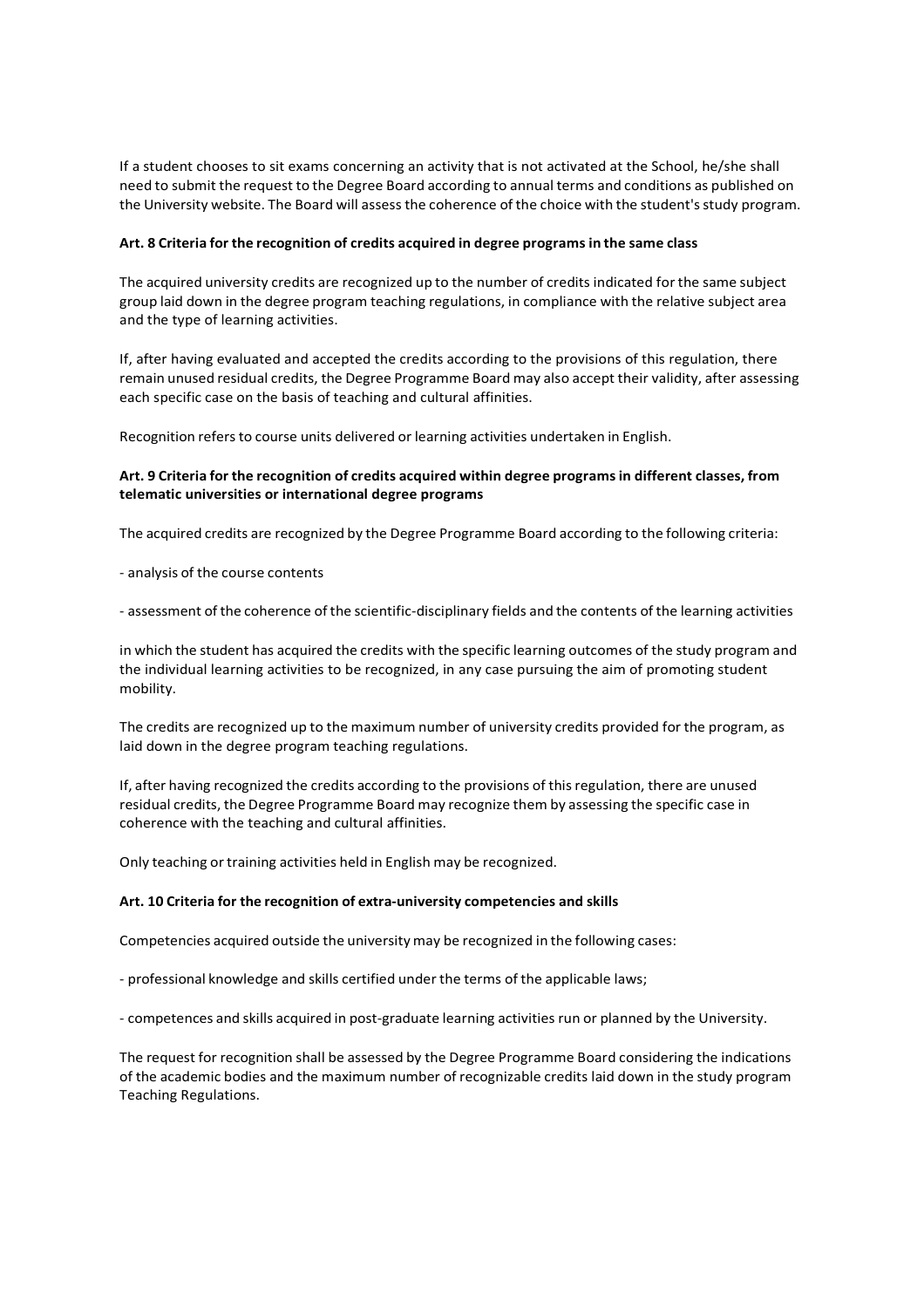This recognition is subject to the activities being coherent with the specific learning outcomes of the study program and the learning activities which are recognized, also in consideration of the contents and duration in hours of the implemented activity.

# **Art. 11 Internships for the purpose of the final examination, dissertation or linked to a project aiming to develop learning and academic skills**

At the request of the student, the Degree Program may, following the procedures laid down in the University Regulations concerning internships and international mobility programs, and in compliance with EU laws, authorize an internship for the purposes of preparing the dissertation or in any case linked to a project aiming to develop learning and academic skills.

These learning experiences shall not exceed 12 months and shall be completed by the date of graduation; learning credits may be awarded for these activities:

- included in the quota for the final examination;
- for the internship activities laid down in the course structure diagram;
- for elective activities counting towards the internship;
- for additional activities if the number of credits exceeds the one required for graduation.

#### **Art. 12 Final examination**

#### • **Final examination characteristics**

The thesis of the second cycle degree program in "Photochemistry and Molecular Materials" has original and experimental character and is linked to a project or an internship.

The Final examination consists in the preparation and public discussion of a dissertation written in English and prepared under the supervision of a tutor, who is usually a professor of the Degree Programme. The dissertation shall demonstrate critical abilities and communication skills, and provide elements of originality.

#### • **Final examination criteria**

The final examination is public and consists in the presentation, in front of a Final Examination Board, of a thesis written in English and in the discussion of the related experimental work.

The Board must ascertain the student ability to work independently, to describe and discuss clearly and autonomously the results obtained in the research project. The Board expresses its final assessment with a grade out of one hundred and ten, and comprises a general evaluation of the student's curriculum.

# **Art. 13 Coherence between credits of the different teaching activities and the expected learning outcomes**

The Faculty- Student Joint Committee of Unibo School of Sciences has approved this Regulation, according to Art. 12, par. 3, of DM 270/04.